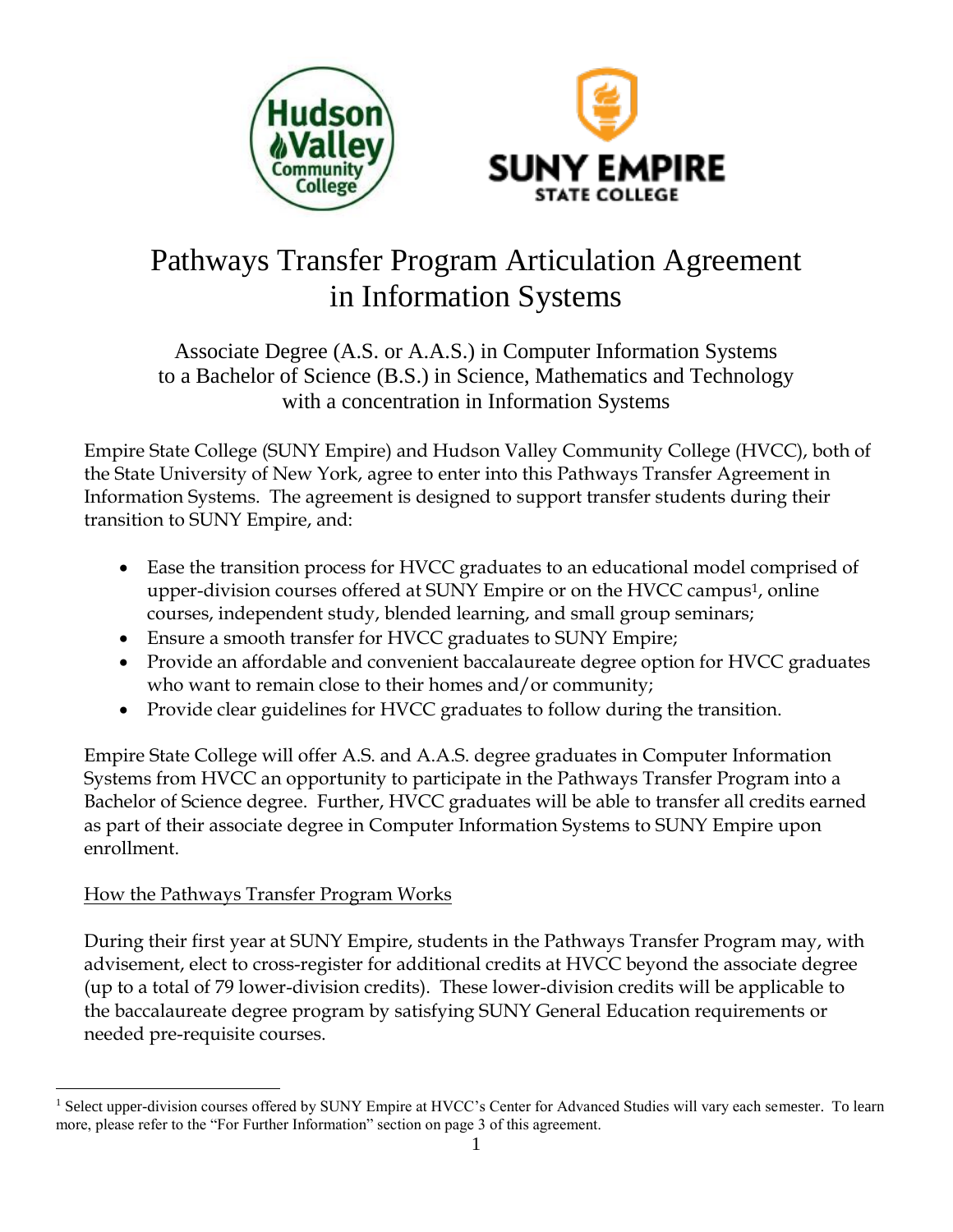Empire State College requires 124 credits for a bachelor's degree, of which HVCC graduates must complete a minimum of 31 credits (in residency) at SUNY Empire. A minimum of 45 upper-division credits, 24 of which must be in the Information Systems concentration, are required consistent with SUNY Empire's requirements for a bachelor's degree. The remaining 79 lower-division credits can be transferred in through transcripted credit or prior learning assessment. Each participating student will be able to transfer all credits earned as part of their A.S. or A.A.S. degree to SUNY Empire, as long as they fit into the student's designed bachelor's degree program (see Appendix C for additional details).

# Benefits for Hudson Valley Community College Transfer Students

Empire State College will provide the following benefits for participating HVCC students:

- Waiver of the \$50 orientation fee
- Provision of a \$100 transfer scholarship in the first term of matriculated enrollment at SUNY Empire
- Guaranteed admission to a bachelor's degree program

To be eligible, HVCC transfer students must have completed an associate degree within the last 3 years, or be in (or entering) their final semester of completing an associate degree.<sup>2</sup>

A unique application code for interested students to use during the admissions application process will be created by SUNY Empire and provided to appropriate staff members in the Career & Transfer Center at HVCC for distribution.

## Benefits for Employees of Hudson Valley Community College

Employees of HVCC may participate in the Pathways Transfer Program and become students at Empire State College by way of this agreement. Employees who hold an associate degree are eligible for the same benefits as are outlined above. Students who hold a bachelor's degree and are interested in a graduate degree program are also eligible for the following benefits:

Waiver of the \$50 orientation fee

 $\overline{a}$ 

- Provision of a \$100 transfer scholarship in the first term of matriculated enrollment at Empire State College
- A single point of contact at the School for Graduate Studies to guide new students through the admissions, enrollment and orientation process. The contact for HVCC employees is:

Evan Reese Graduate Outreach and Academic Advisement Coordinator Evan.Reese@esc.edu (800) 847-3000 ext. 2904

<sup>&</sup>lt;sup>2</sup> Note that this applies only to the completion date of the associate degree, and not when all of the courses within the degree were completed. Please refer to "Appendix C", item #4.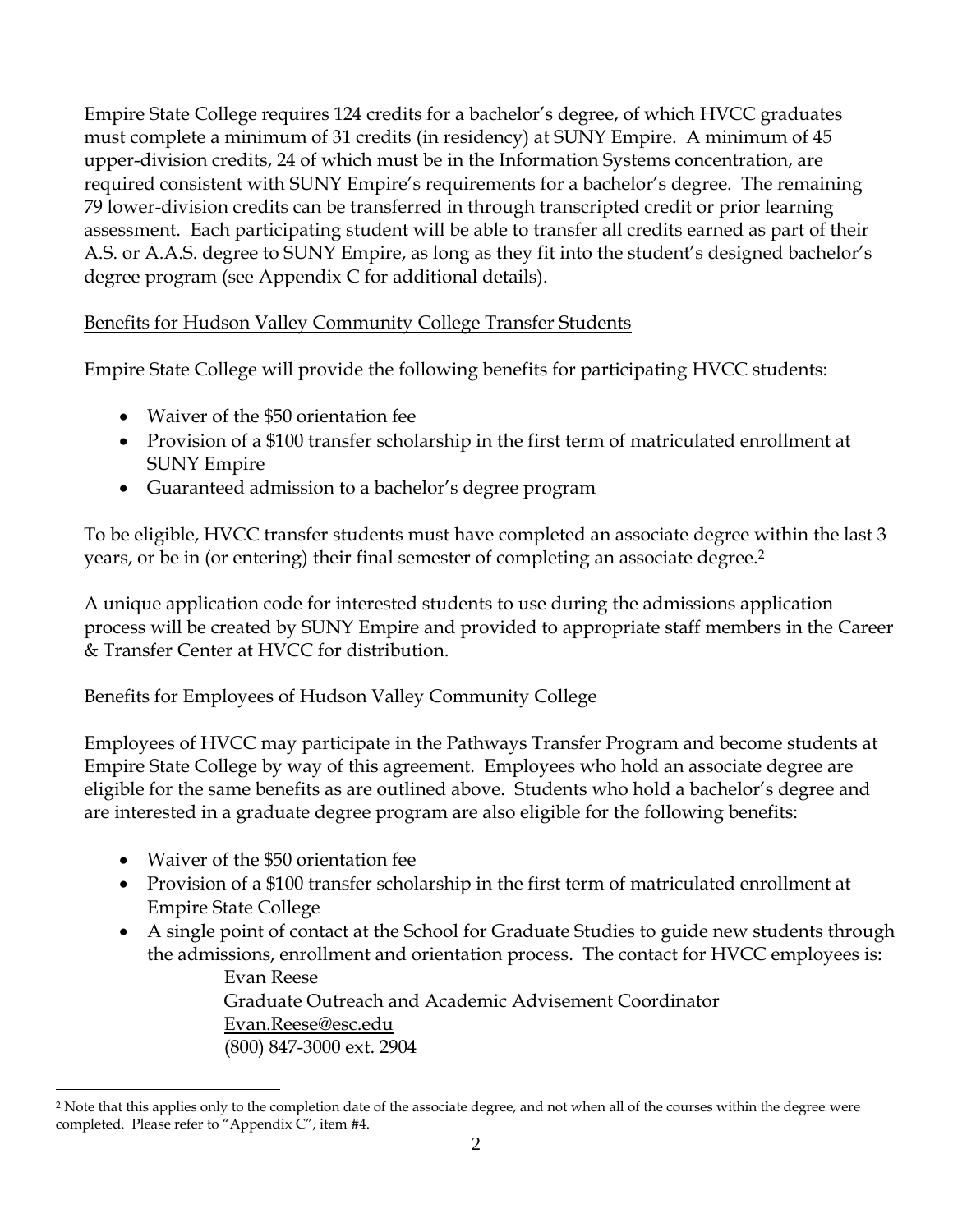To acquire the admission application code to access these benefits, please contact the Career  $\&$ Transfer Center at HVCC.

# Benefits for Active Military, Veterans, and Spouses

Empire State College has a long-standing commitment of supporting active military, veterans and family members, and enthusiastically pledges to maintain its commitment to provide the following benefits and services to military-aligned students:

- Pre-enrollment advising and an Evaluated Education Plan (EEP) with a review of anticipated transfer credits prior to enrollment
- Waive all mandatory fees for military members (active-duty, guard, reserve and veterans) along with their spouses. Waived fees include: orientation fee, college fee, student activity fee, technology fee, health and wellness fee, portfolio (assessment) fee, and program amendment fee.
- Individualized Prior Learning Assessment (iPLA) fees are waived for military members
- Support military-aligned students through VA and TA funding processes
- Access to the Office of Veteran and Military Education (OVME) and its dedicated resources to support student success all the way through to degree completion.

# Guidelines of the Agreement

As part of the agreement, SUNY Empire will provide the following: (1) individual educational planning and mentoring for all transferring Computer Information Systems students, (2) outreach to faculty and Career & Transfer Center staff at HVCC to provide program information, and (3) offer information sessions for students at HVCC, at SUNY Empire locations, and online.

HVCC agrees to provide: (1) access for cross-registered Pathways transfer students to campus facilities and resources (i.e. Library, academic support, computer labs), (2) promotion of the program on campus to current students, faculty advisors, and alumni, and (3) to include this transfer agreement in any college publications where such agreements are listed (i.e. college catalog, website, transfer office brochures).

Computer Information Systems A.S. or A.A.S. to Information Systems B.S. students may enroll at SUNY Empire on a full or part-time basis. With advisement from their faculty mentor at SUNY Empire, students may elect to design a degree program similar to the samples provided in Appendices A and B.

This agreement becomes effective when all signatures are affixed, and remains in effect for five years from that date (of last signature). The agreement may be amended or renewed by mutual agreement and will be formalized via revision of this agreement.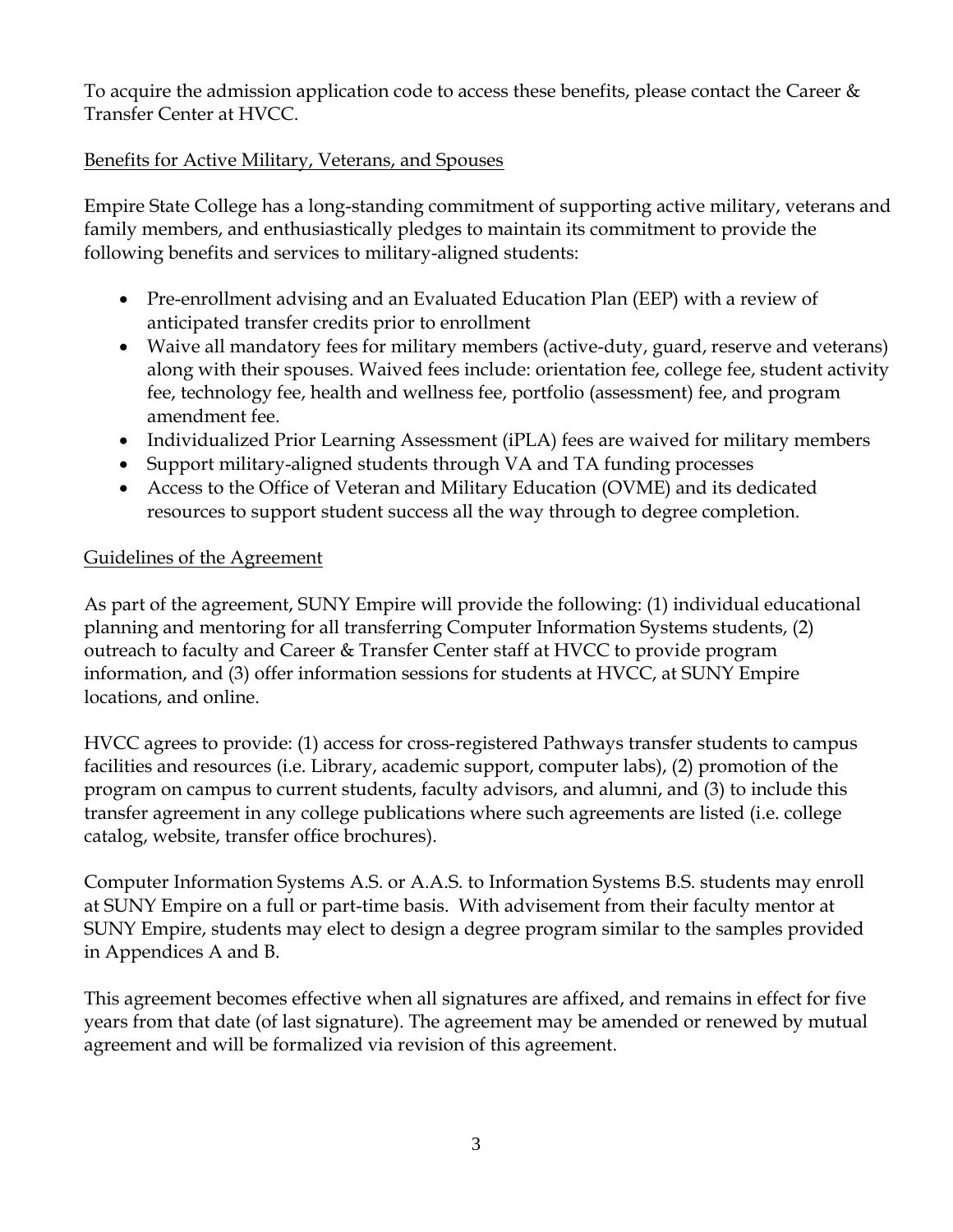#### For Further Information

Dr. Mete Cetiner Chair, Department of Computer Sciences and Technology SUNY Empire State College 21 British American Boulevard Latham, NY 12110 (518) 783-6203 ext. 5975 Mete.Cetiner@esc.edu

Ricky Thibodeau Chair, Department of Business, Computer Science and Criminal Justice Hudson Valley Community College 219 Brahan Hall 80 Vandenburgh Avenue Troy, NY 12180 (518) 629-7349 R.Thibodeau@hvcc.edu

## [SIGNATURE PAGE FOLLOWS]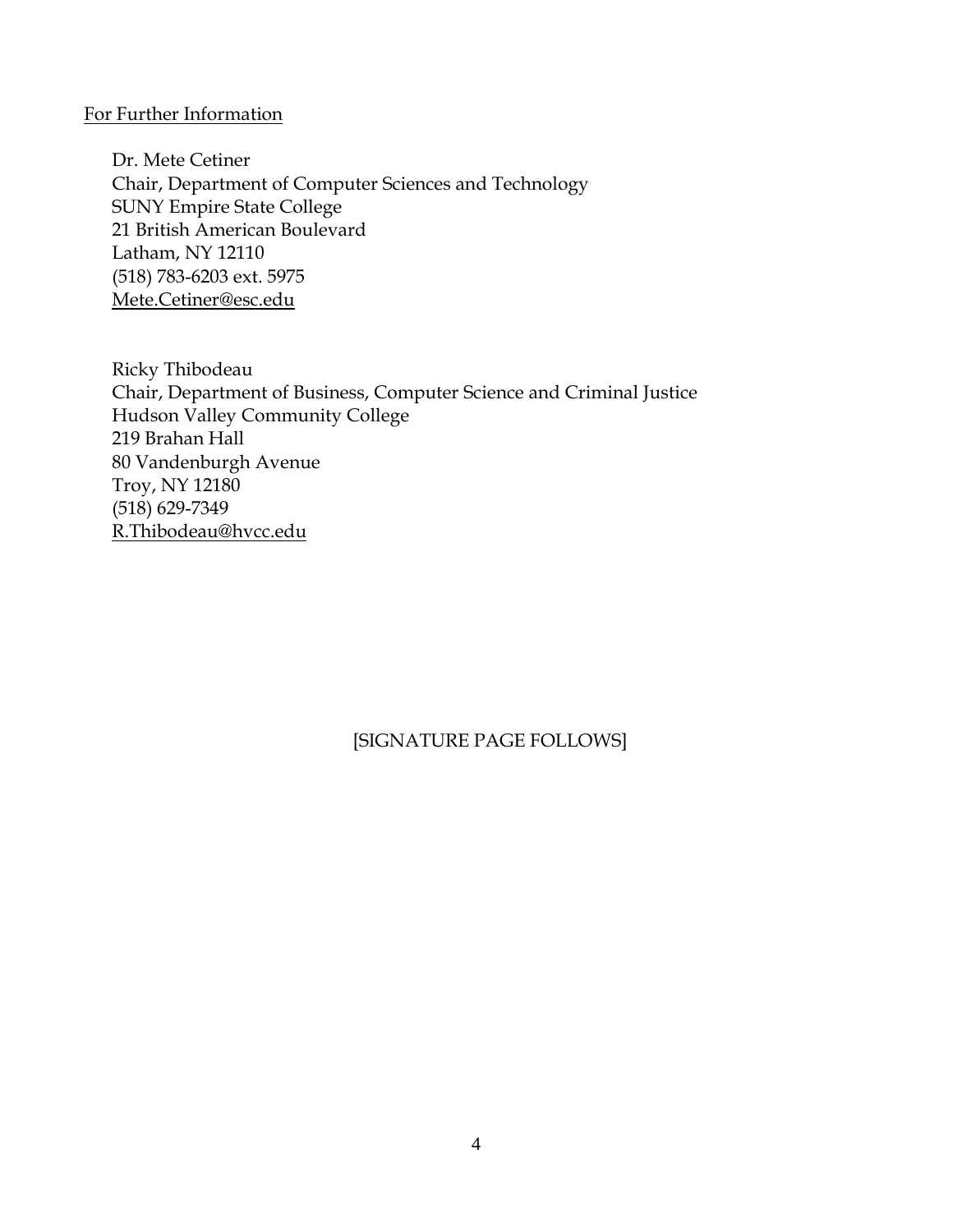#### Signatures to the Agreement

#### **EMPIRE STATE COLLEGE**

 $\overline{\phantom{a}}$ 

Nathan Gonyea Officer in Charge

 $\frac{1}{2}$ 

Meg Ben⁄ke Provost and Executive Vice President for Academic Affairs

 $\mathcal{M}$ ary V. Maun

Mary Mawn Dean School of Science, Mathematics and Technology

#### **HUDSON VALLEY COMMUNITY COLLEGE**

 $\left(\begin{array}{c}\n\sqrt{2} \\
\sqrt{2}\n\end{array}\right)$ 

Roger A. Ramsammy, Ph.D. President

\_\_\_\_\_\_\_\_\_\_\_\_\_\_\_\_\_\_\_\_\_\_\_\_\_\_\_\_\_\_\_\_\_\_\_\_\_\_\_\_\_\_\_\_\_\_\_\_\_ \_\_\_\_\_\_\_\_\_\_\_\_\_\_\_

Judith DiLorenzo Date Vice President of Academic Affairs

Ronalyn Wilson

Ronalyn Wilson Date Assistant Vice President of Academic Affairs Interim Dean, School of Business and Liberal Arts

 $-12/22/2020$ Date

\_\_\_\_\_\_\_\_\_\_\_\_\_\_\_ 12/21/2020

Date

\_\_\_\_\_\_\_\_\_\_\_\_\_\_\_ 12/11/20 Date

December 8, 2020 Date

December 8, 2020

December 8, 2020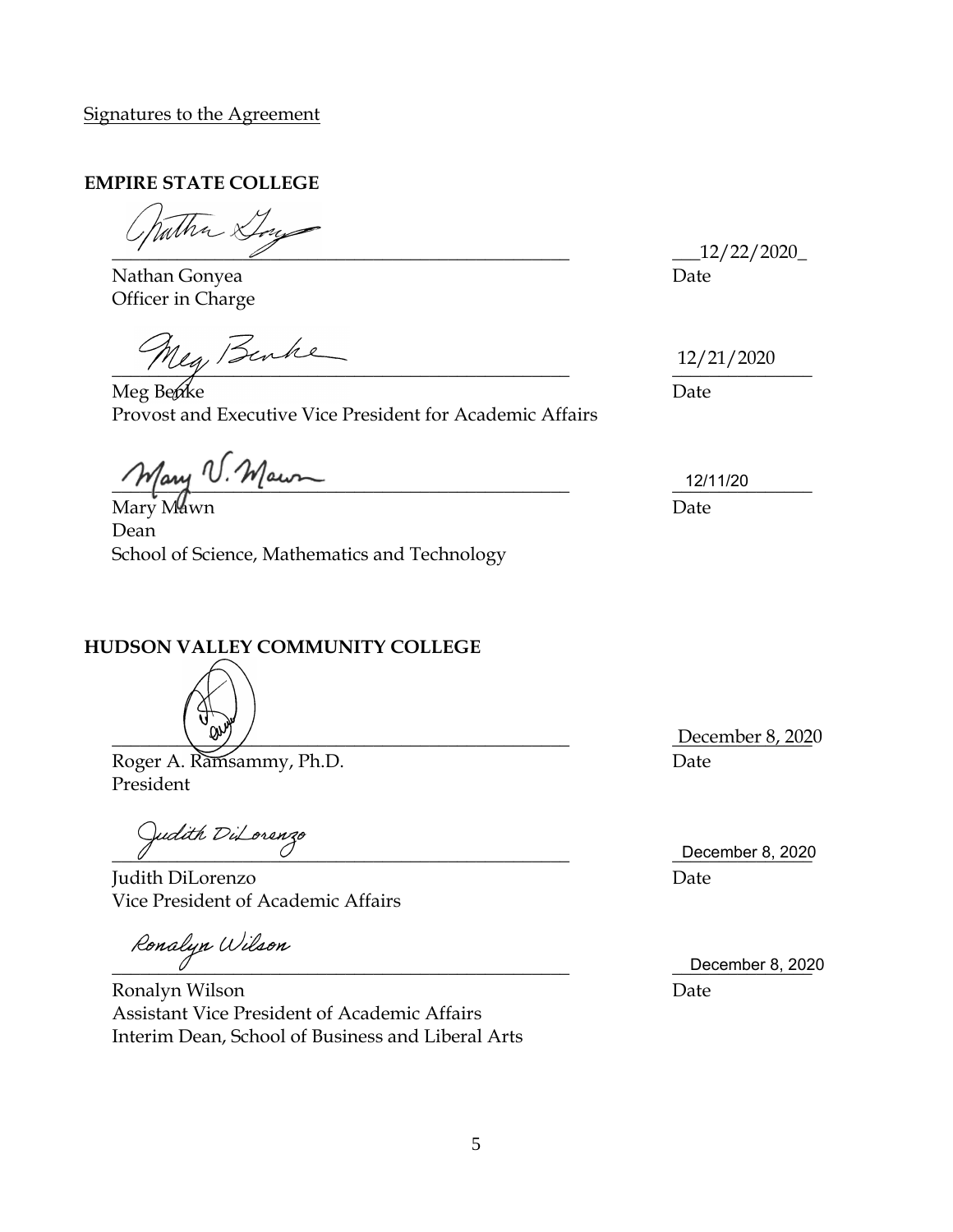#### **Appendix A: A.S. to B.S. in Information Systems With an Onsite Degree Completion Option**

Hudson Valley Community College: A.S. in Computer Information Systems

Empire State College: B.S. in Science, Mathematics & Technology, Concentration in Information Systems

| <b>First Term - HVCC</b> |                                                    |    |
|--------------------------|----------------------------------------------------|----|
| <b>FORM 104</b>          | College Forum                                      |    |
| <b>CISS 100</b>          | Introduction to Computing and Information Sciences |    |
| <b>CISS 110</b>          | Programming and Logic I or                         |    |
| <b>CISS 109</b>          | <b>Python Programming</b>                          |    |
| <b>ENGL 101</b>          | <b>English Composition I</b>                       |    |
| <b>MATH 150</b>          | Gen Ed - Math elective (College Algebra with       |    |
|                          | Trigonometry is required)                          |    |
|                          | <b>Term Total</b>                                  | 15 |

| <b>Second Term - HVCC</b> |                                            |  |
|---------------------------|--------------------------------------------|--|
| <b>CISS 111</b>           | Programming and Logic II – Data Structures |  |
|                           | Gen Ed – History elective                  |  |
| <b>MATH 170</b>           | Math elective (Precalculus is required)    |  |
|                           | Gen Ed – Natural Science elective          |  |
|                           | Restricted English elective                |  |
|                           | <b>Term Total</b>                          |  |

| Third Term - HVCC |                                                   |  |
|-------------------|---------------------------------------------------|--|
|                   | General Education elective                        |  |
| <b>CISS 120</b>   | Networking I – Introduction to Data Communication |  |
| <b>CISS 125</b>   | <b>Computer and Information Security</b>          |  |
|                   | Restricted elective                               |  |
|                   | Gen Ed – Social Science elective                  |  |
|                   | <b>Term Total</b>                                 |  |

| <b>Fourth Term – HVCC</b> |                                          |    |
|---------------------------|------------------------------------------|----|
| <b>CISS 210</b>           | Information Systems Analysis and Design  |    |
|                           | Gen Ed – Humanities elective             |    |
| <b>CISS 150</b>           | <b>Operating Systems I</b>               |    |
| CISS <sub>2xx</sub>       | Restricted elective – programming course |    |
| <b>CISS 250</b>           | Database Management Systems              |    |
|                           | <b>Term Total</b>                        | 10 |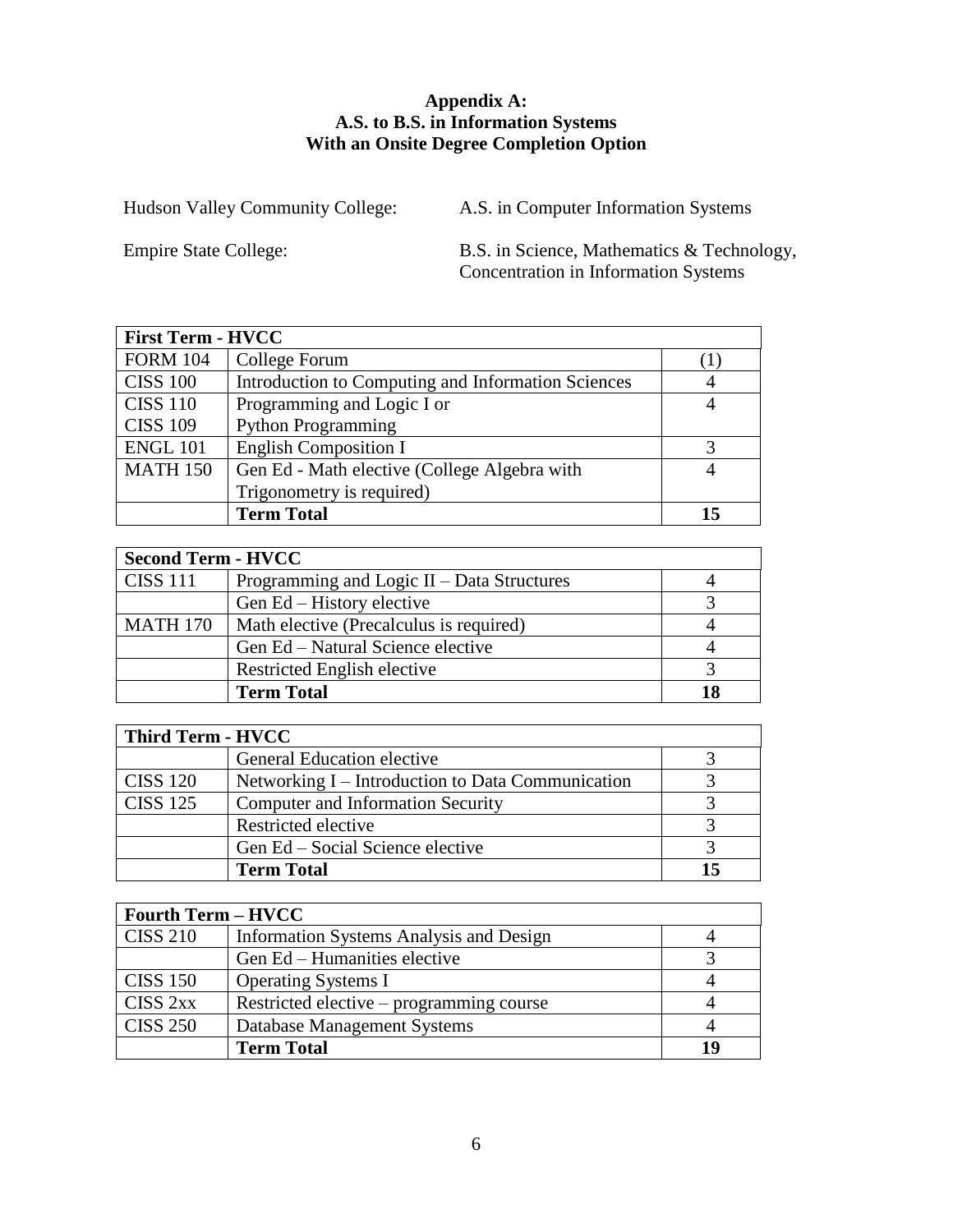| Fifth Term – SUNY Empire and HVCC (cross registration) |                                                  |  |
|--------------------------------------------------------|--------------------------------------------------|--|
| <b>EDPL 3010</b>                                       | Educational Planning (SUNY Empire)               |  |
|                                                        | General Education elective (HVCC or SUNY Empire) |  |
|                                                        | <b>Statistics (HVCC or SUNY Empire)</b>          |  |
|                                                        | Calculus (HVCC or SUNY Empire)                   |  |
|                                                        | <b>Term Total</b>                                |  |

| <b>Sixth Term - SUNY Empire</b> |                                       |  |
|---------------------------------|---------------------------------------|--|
|                                 | MGMT 3060   Organizational Behavior   |  |
| MATH 3015                       | Discrete Mathematics                  |  |
| <b>MGIS 3010</b>                | <b>Management Information Systems</b> |  |
|                                 | <b>Term Total</b>                     |  |

| <b>Seventh Term - SUNY Empire</b> |                                                     |  |
|-----------------------------------|-----------------------------------------------------|--|
| <b>INFT 3005</b>                  | Data Analytics **                                   |  |
| <b>INFT 3015</b>                  | Economic Issues and Strategies for IT <sup>**</sup> |  |
| <b>INFT 3025</b>                  | Data Communications and Networking                  |  |
| <b>INFT 3035</b>                  | Project Management *                                |  |
|                                   | <b>Term Total</b>                                   |  |

| <b>Eighth Term - SUNY Empire</b> |                                                       |    |
|----------------------------------|-------------------------------------------------------|----|
| <b>INFT 3045</b>                 | Social, Professional, and Ethical Issues in Computing |    |
| <b>INFT 3050</b>                 | <b>Systems Analysis and Design</b>                    |    |
| <b>INFT 4005</b>                 | Business Continuity Planning and Disaster Recovery *  |    |
|                                  | Program elective (advanced)                           |    |
|                                  | <b>Term Total</b>                                     | 16 |

\* These courses need a foundational knowledge of core management functions. Therefore, it is recommended that students take a Principles of Management (or equivalent) course prior to taking these upper-division courses

\*\* Approved elective course. It may be replaced with another comparable SUNY Empire course offered online or at one of SUNY Empire's locations with the approval of the student's mentor.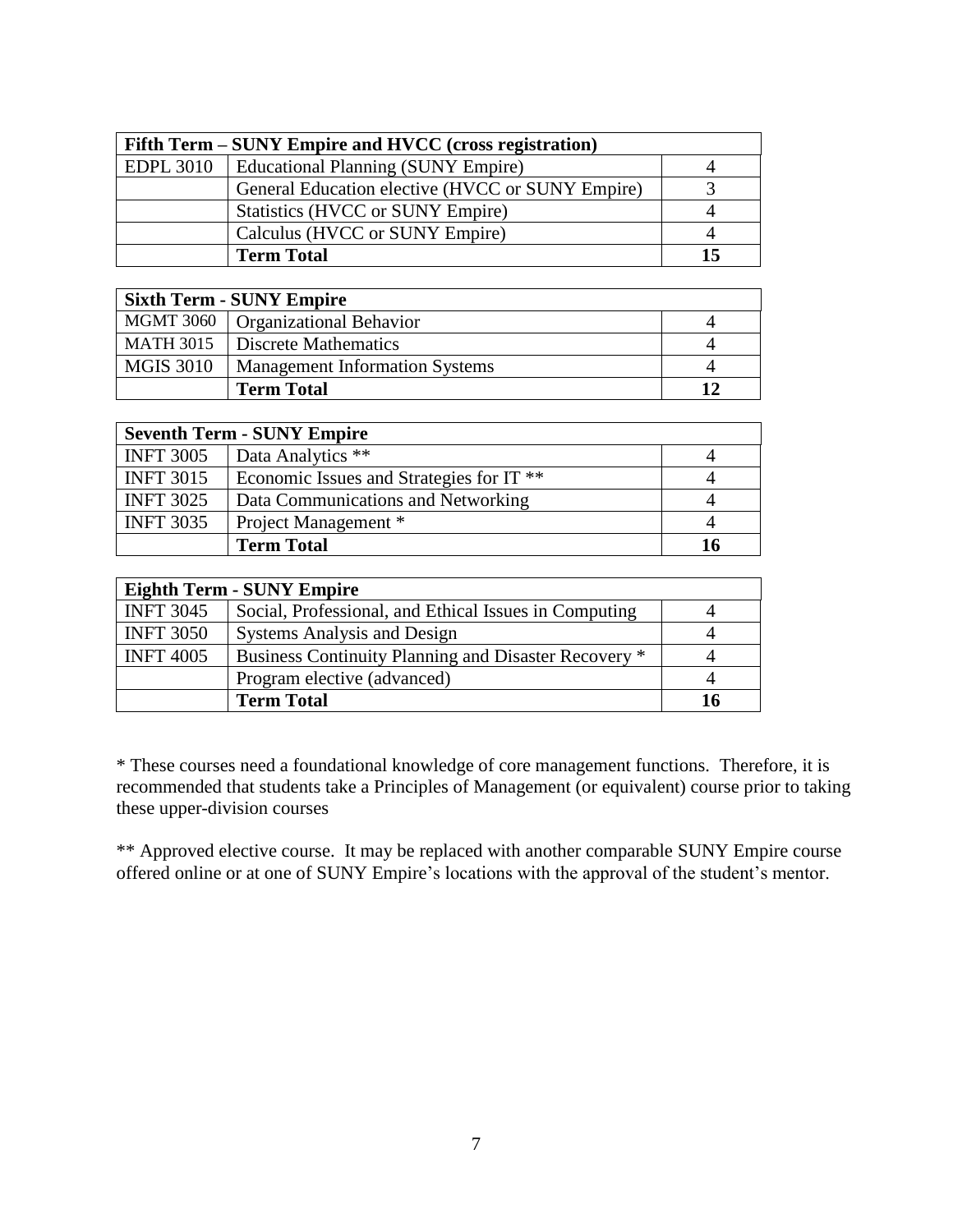#### **Appendix B: A.A.S. to B.S. in Information Systems With an Onsite Degree Completion Option**

Hudson Valley Community College: A.A.S. in Computer Information Systems

Empire State College: B.S. in Science, Mathematics & Technology, Concentration in Information Systems

| <b>First Term - HVCC</b> |                                                    |    |
|--------------------------|----------------------------------------------------|----|
| <b>FORM 104</b>          | College Forum                                      |    |
| <b>CISS 100</b>          | Introduction to Computing and Information Sciences |    |
| <b>CISS 110</b>          | Programming and Logic I or                         |    |
| <b>CISS 109</b>          | <b>Python Programming</b>                          |    |
| <b>ENGL 101</b>          | <b>English Composition I</b>                       |    |
|                          | Gen Ed - Economics elective                        | 3  |
| <b>MATH 150</b>          | Gen Ed - Math elective (College Algebra with       |    |
|                          | Trigonometry is required)                          |    |
|                          | <b>Term Total</b>                                  | 18 |

| <b>Second Term - HVCC</b> |                                                   |  |
|---------------------------|---------------------------------------------------|--|
| <b>CISS 111</b>           | Programming and Logic II - Data Structures        |  |
| <b>CMPT 115</b>           | Introduction to Business Analytics with Microsoft |  |
|                           | Excel                                             |  |
| <b>CMPT 120</b>           | Introduction to Database Concepts with Microsoft  |  |
|                           | Access                                            |  |
|                           | Restricted English elective                       |  |
| <b>MATH 170</b>           | Math elective (Precalculus is required)           |  |
|                           | <b>Term Total</b>                                 |  |

| Third Term - HVCC |                                                   |  |
|-------------------|---------------------------------------------------|--|
|                   | General Education elective                        |  |
| <b>CISS 120</b>   | Networking I – Introduction to Data Communication |  |
| <b>CISS 125</b>   | <b>Computer and Information Security</b>          |  |
| <b>CISS 150</b>   | <b>Operating Systems I</b>                        |  |
|                   | <b>Restricted CIS elective</b>                    |  |
|                   | <b>Term Total</b>                                 |  |

| <b>Fourth Term – HVCC</b> |                                              |  |
|---------------------------|----------------------------------------------|--|
| <b>CISS 210</b>           | Information Systems Analysis and Design      |  |
| <b>CISS 250</b>           | Database Management Systems                  |  |
|                           | General Education elective                   |  |
| CISS <sub>2xx</sub>       | Restricted CIS elective – programming course |  |
|                           | <b>Term Total</b>                            |  |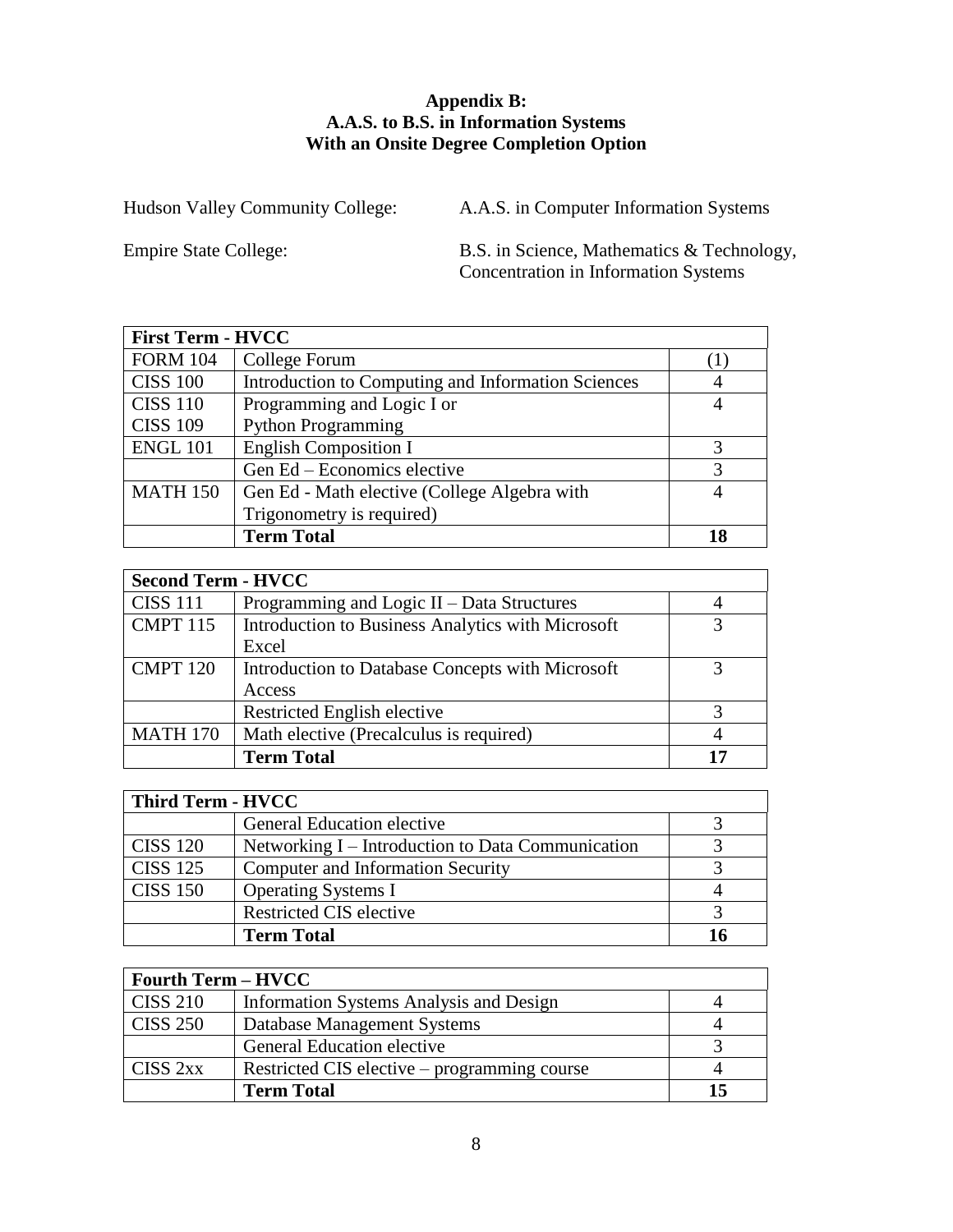| Fifth Term – SUNY Empire and HVCC (cross registration) |                                                  |  |  |  |
|--------------------------------------------------------|--------------------------------------------------|--|--|--|
| <b>EDPL 3010</b>                                       | Educational Planning (SUNY Empire)               |  |  |  |
|                                                        | General Education elective (HVCC or SUNY Empire) |  |  |  |
|                                                        | <b>Statistics (HVCC or SUNY Empire)</b>          |  |  |  |
|                                                        | Calculus (HVCC or SUNY Empire)                   |  |  |  |
|                                                        | <b>Term Total</b>                                |  |  |  |

| <b>Sixth Term - SUNY Empire</b> |                                       |  |  |  |
|---------------------------------|---------------------------------------|--|--|--|
|                                 | MGMT 3060   Organizational Behavior   |  |  |  |
| MATH 3015                       | Discrete Mathematics                  |  |  |  |
| <b>MGIS 3010</b>                | <b>Management Information Systems</b> |  |  |  |
|                                 | <b>Term Total</b>                     |  |  |  |

| <b>Seventh Term - SUNY Empire</b> |                                                     |  |  |  |
|-----------------------------------|-----------------------------------------------------|--|--|--|
| <b>INFT 3005</b>                  | Data Analytics **                                   |  |  |  |
| <b>INFT 3015</b>                  | Economic Issues and Strategies for IT <sup>**</sup> |  |  |  |
| <b>INFT 3025</b>                  | Data Communications and Networking                  |  |  |  |
| <b>INFT 3035</b>                  | Project Management *                                |  |  |  |
|                                   | <b>Term Total</b>                                   |  |  |  |

| <b>Eighth Term - SUNY Empire</b> |                                                       |    |  |  |
|----------------------------------|-------------------------------------------------------|----|--|--|
| <b>INFT 3045</b>                 | Social, Professional, and Ethical Issues in Computing |    |  |  |
| <b>INFT 3050</b>                 | <b>Systems Analysis and Design</b>                    |    |  |  |
| <b>INFT 4005</b>                 | Business Continuity Planning and Disaster Recovery *  |    |  |  |
|                                  | Program elective (advanced)                           |    |  |  |
|                                  | <b>Term Total</b>                                     | 16 |  |  |

\* These courses need a foundational knowledge of core management functions. Therefore, it is recommended that students take a Principles of Management (or equivalent) course prior to taking these upper-division courses

\*\* Approved elective course. It may be replaced with another comparable SUNY Empire course offered online or at one of SUNY Empire's locations with the approval of the student's mentor.